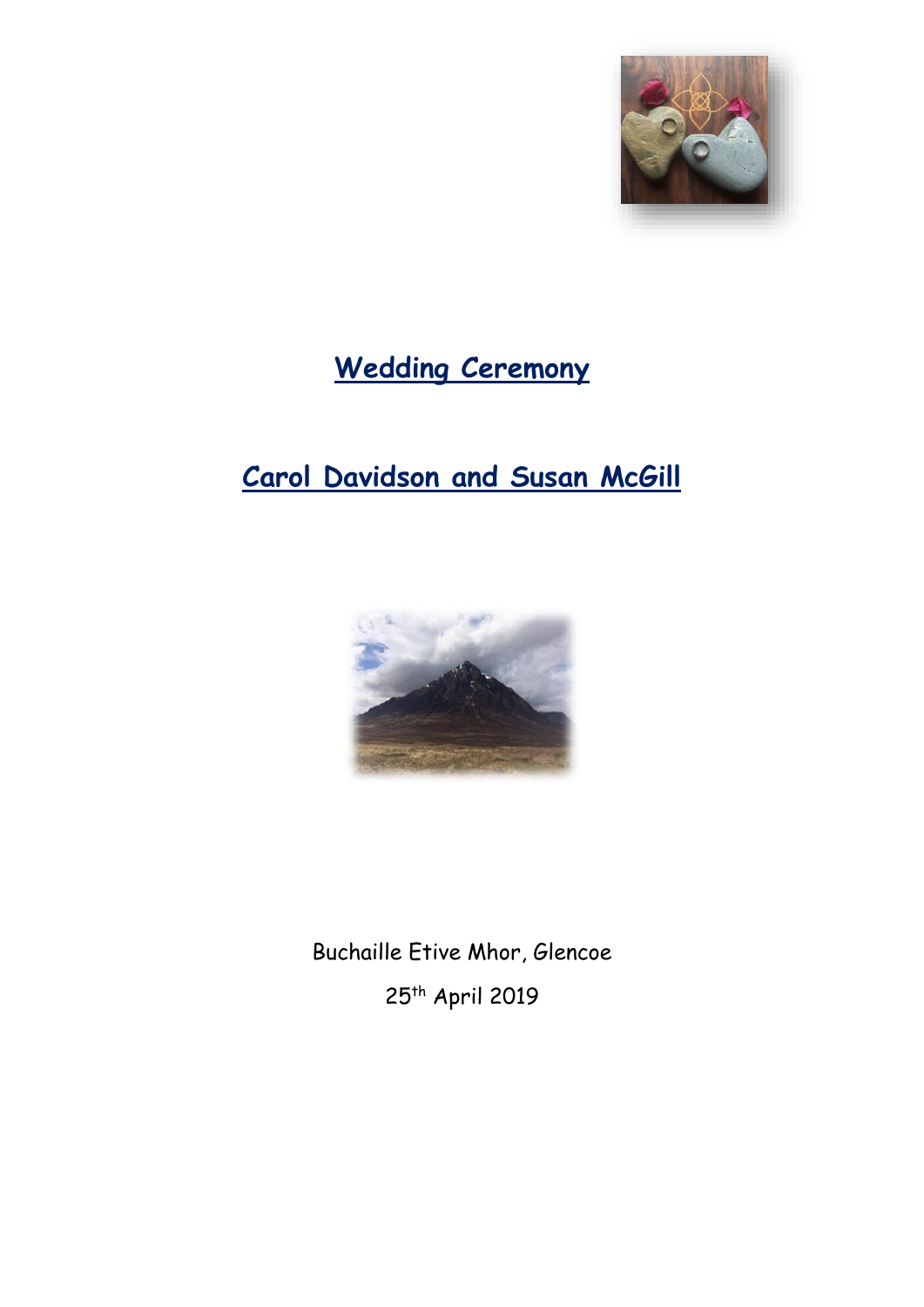Welcome all. I am Gillian, a Celebrant, and I am honoured to join you.

Let us take time just now. Let us join in silence and listen to the sounds of this mountain.

Let us breathe deeply of the air here, breathing in the joy of our gathering and breathing out the busyness of our lives.

Let us look around us at the beauty of this mountain and the mountains beyond. Let us see each other, look at the people you know and love, and who you have shared so much with.

Let us see Carol and Susan, here together, with each other and with each of you. Let us join hands in connection with one another.

In the stillness that joins us, let us open our hearts to welcome the wisdom and grace of One Spirit and feel the peace of this presence, holding us in prayer and love. In this place of great history, we call on the ancient presence and power of the mountains here. We call on the elements: earth, air, water, fire. And we call on our own guides and ancestors, those who have gone before us and those who lived and died in this ancient land of Glencoe.

Right now, we each give our hearts to the creation of a place of sacred and joyful Ceremony.

We are gathered here in love, to celebrate love. Let us take a moment of quiet stillness. Dropping hands, standing together, but individually. Let us hold the word 'love' in each of our hearts and minds, and see what it is for each of us.

'Love is the wind that makes things happen. We see the fluttering of leaves as the invisible wind, which belongs to no-one, passes through the trees'.

Carol and Susan have freely chosen to be here today. They have freely chosen to be with each other, and to celebrate their love with this Ceremony of Marriage. They freely choose to share a home together, to walk life's path together, and to honour and respect each other. They freely choose to be legally married, to make promises to each other, and to share their promises with us.

Carol and Susan freely choose to step over the threshold of their present selves, to begin a new way of being together, of being family, of being partners, to walk each other home. They freely choose to enter into a shared and equal relationship, each recognising and acknowledging that this requires effort and tolerance, acceptance and patience, honesty and kindness.

They freely choose to create their own marriage, unbound by the expectations of others, following their own paths, cherishing their friendship, their love and their lives together.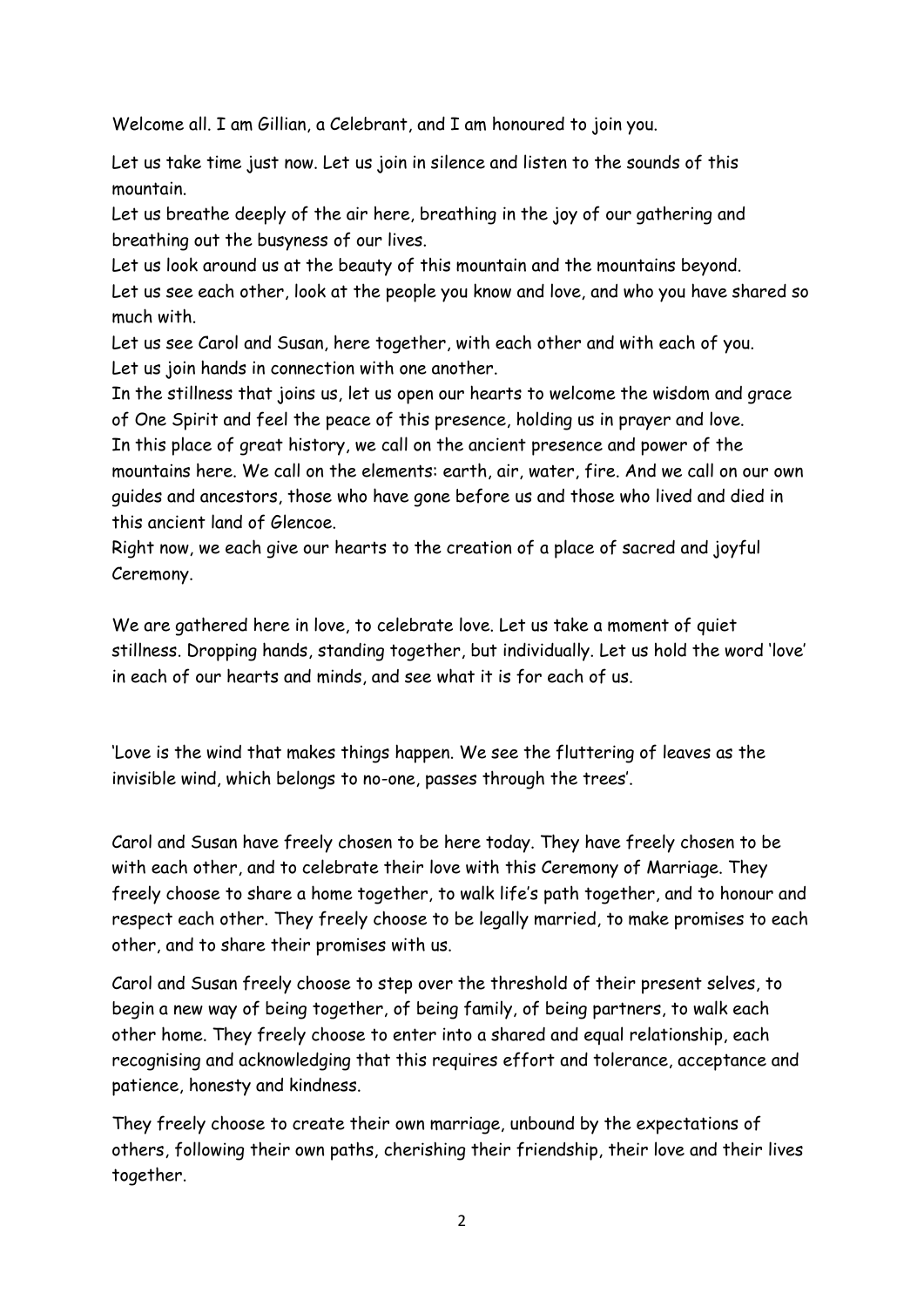Here we stand, on the summit of Buchaille Etive Mhor, the Great Shepherd of Etive, in shared connection through Carol and Susan. We are grateful for each other's presence, and for all the promises and commitments we have witnessed. We have felt the beauty of this mountain and all that surrounds it. We have opened our hearts to the wisdom and grace of OneSpirit, holding us in prayer. We have opened our hearts to the elements, earth, air, water, fire, and to our own guides and ancestors and to those whose lives rest in this ancient land of Glencoe.

We have been honoured to witness the love and marriage of Carol and Susan.

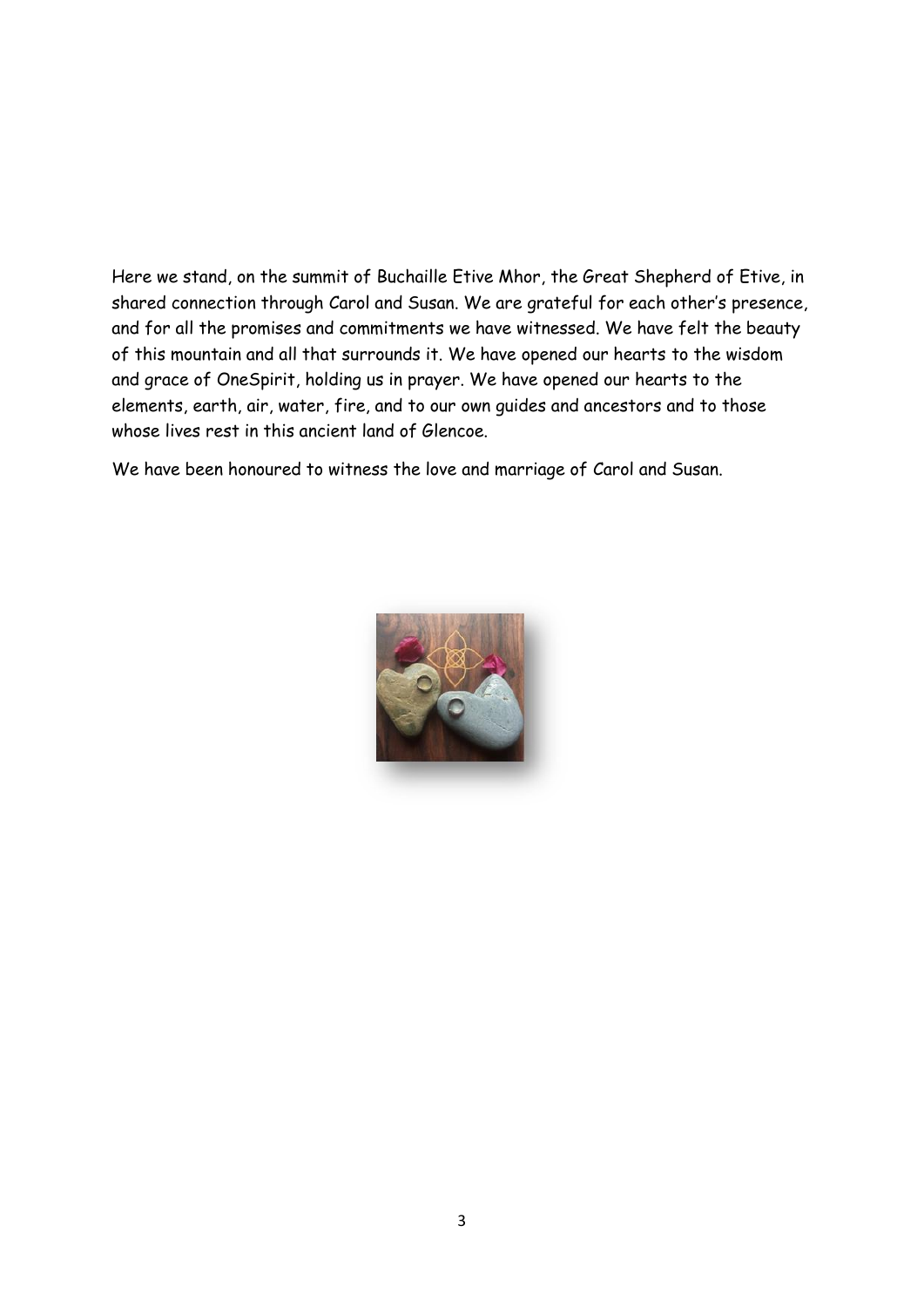## **Handfasting Ceremony**

Charlie and Kenneth, I invite you to clasp your right hands, joining hands, joining hearts.

These two tartan ribbons symbolise joining two people in love, joining two families.



With these handfasting ribbons, Kenneth and Charlie have tied an Infinity Knot, symbolising their neverending love for each other, 'tying the knot' symbolising the love that binds them together.

### Vows

The Handfasting Ceremony has symbolised the joining of two men, and of two families, across the land and across the sea. The knot symbolises the bond between Charlie and Kenneth. They have promised their love and commitment to one another. They have been seen and heard by each of us as we continue to hold them both in our hearts, as we welcome their new way of being together, as we share their joy in celebrating their love.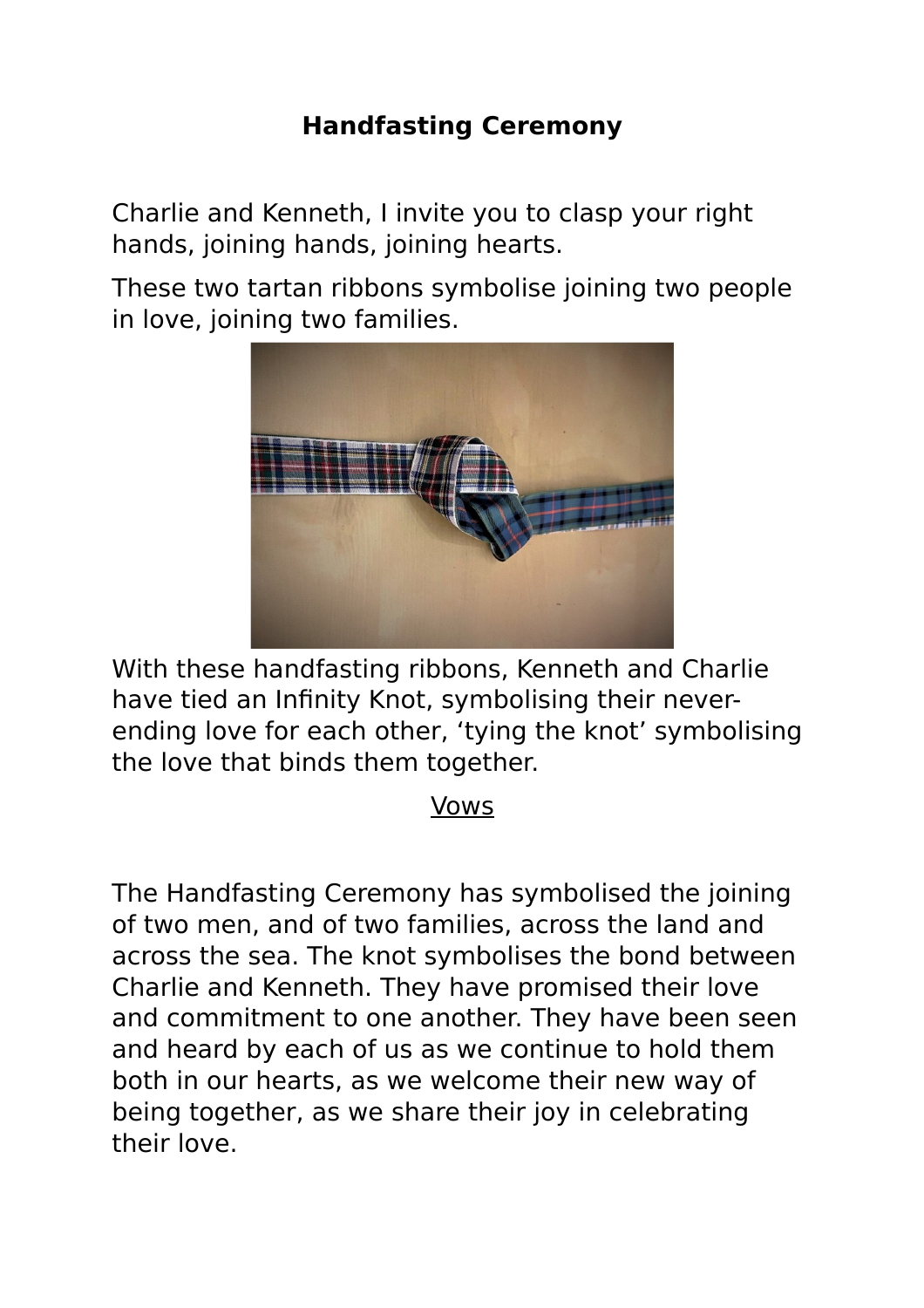Anne and Douglas, we have witnessed you at the heart of this wedding ceremony, walking together along this path of commitment, walking towards the transformation of your relationship, walking towards 'belonging', walking each other home.

In a final symbolic act, 'jumping the broom', you are invited to take that final step, to cross the threshold, to enter your new life together, your new way of being, your new adventure in love.

This final ritual symbolises the moment when you only look forward, when you leave behind your previous ways of being.

We will all stand.

Anne and Douglas, I now invite you to take one last look at your lives up until now. Look back at yourselves as two people in love, two people in relationship …..

Look at each other now …. See each other as you are: two people who, witnessed by all of us, have committed to spending the rest of your lives together, have committed to loving each other, to sharing everything that you have with each other, to caring for each other, to honouring, respecting and understanding each other.

With these words of commitment, with your vows in your hearts, 'jump the broom' that leaves your old lives behind and signifies the very first moment of your new life together, as Husband and Wife.



#### **Jump the Broom**